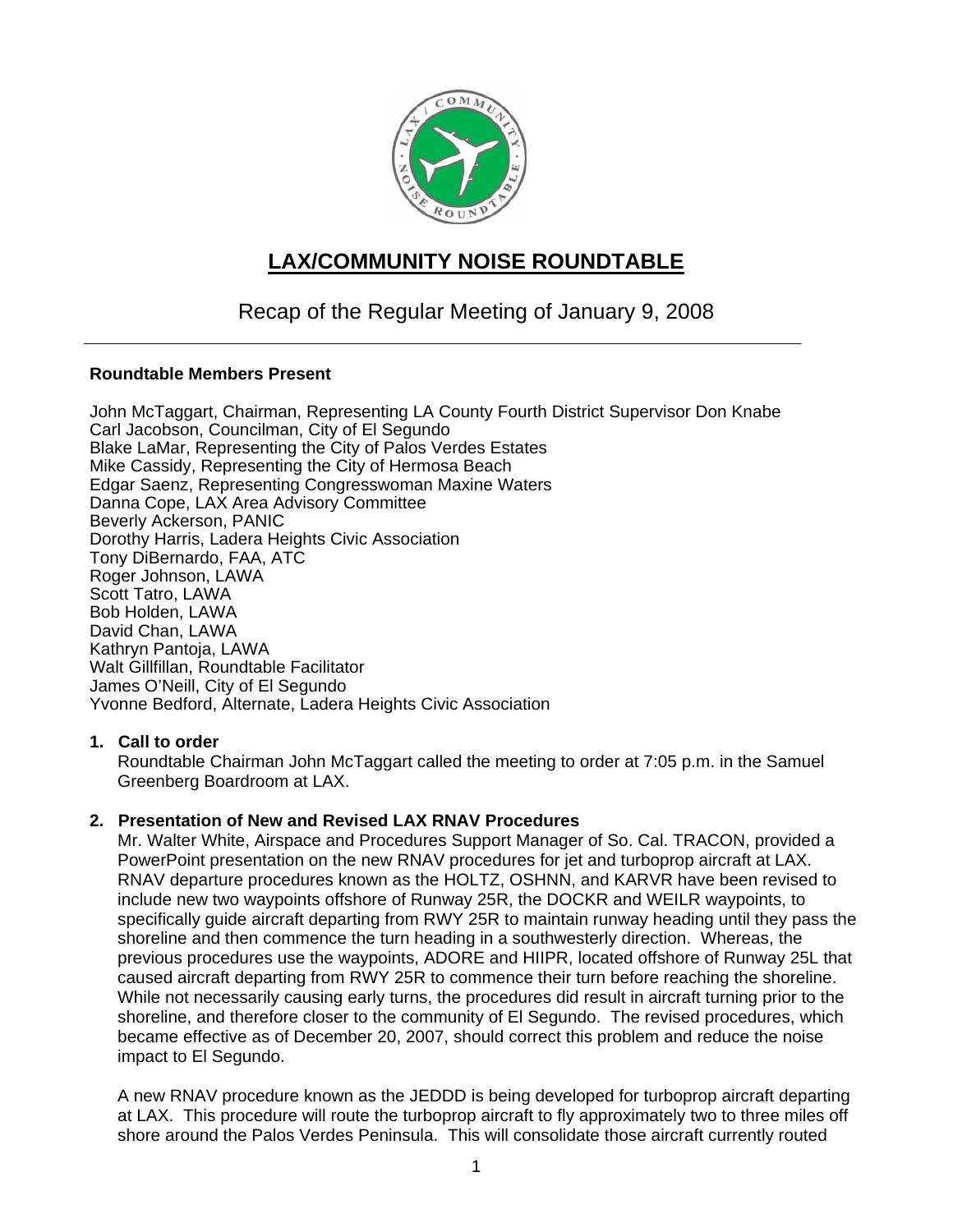offshore and around the PV Peninsula to a narrower path, which will further reduce noise impacts on the peninsula. The procedure is expected to be published by this summer. Currently, approximately 90% of the turboprop aircraft operating at LAX have the equipment and capability to perform the proposed RNAV procedure. The FAA is now studying the possibility of re-routing the ONT and PSP flights around the peninsula as well. Mr. White made no promises on that, but did say that it was currently being reviewed. Those destinations are the only remaining turboprops that currently cross over the top of PV.

The following comments/discussions were made after the presentation:

- The use of Regional Jets (RJ) will start to decline as more fuel efficient aircraft are used instead.
- A member was wondering if the route for aircraft departing east can be changed to make a right turn at the harbor freeway and then fly straight to the ocean to avoid flying over the Peninsula. Mr. White states that the FAA will not shift noise from one community to another, and there are potential Environmental Justice issues in doing this.
- There may be a possibility of implementing a RNAV procedure for aircraft departing east.
- The arrival altitude over the City of Manhattan Beach was raised from 6,000 ft to 8,000 ft several years ago at the request of the Roundtable when the BASET and REEDR procedures were revised.
- A member inquired about the minimum altitude requirement for turboprop aircraft over the Peninsula. Mr. White stated that the minimum altitude requirement for aircraft operating in the Class B airspace in the vicinity of the Peninsula is 5,000 ft.
- Currently a new Continuous Descent Approach (CDA) procedure has been implemented for jet aircraft arriving from the east at LAX, known as the RIIVR ONE. It is expected that 50% of all aircraft will be using this procedure by this summer. However, CDA procedure has not been developed for north arrivals crossing the SMO VOR. There are potential issues with the required 180° turn for aircraft arriving from the north that could interfere with creation of a CDA.
- It was noted on Friday, January  $4<sup>th</sup>$  that there was heavy rain event that caused delay of flights for 3-hour. In addition, the wind shifted direction at midnight which caused LAX to turn around and go into East Ops. This caused a large number of missed approaches and a large number of aircraft to overfly the PV Peninsula.
- The distance at which aircraft make a turn during east departure operation is approximately 5-7 miles and is dependent on aircraft weight and performance.
- Qantas Airlines will be operating two new Airbus A380 aircraft at LAX by the end of 2008 and will increase to five A380s by 2011. LAX's current runway configuration is not designed to accommodate the A380 without some disruption to aircraft operations.
- The flight characteristic of an A380 is similar to that of a B747. However, all new aircraft have greater climb performance.

### **3. Selection of one member of the Roundtable to attend UC Symposium on Aviation Noise & Air Quality**

LAWA staff stated that this year's Symposium, scheduled for March 2 through March 5, 2008 in Palm Springs, CA, will provide a variety of information on noise and air quality. Key topics of the symposium will include: research results from the Airport Cooperative Research Program (ACRP), new information on next generation air traffic systems, Very Light Jets (VLJs), airport sustainability and noise beyond DNL 65, and case studies on land use compatibility. A travel request has been submitted to the LAWA BOAC for approval on Monday, January 14, 2008 to pay the related expense for one member of the Roundtable to attend this event. (Note: the travel request was approved by the BOAC at that meeting). The Roundtable has selected Dorothy Harris, who represents the Ladera Heights Civic Association, to attend this year's event.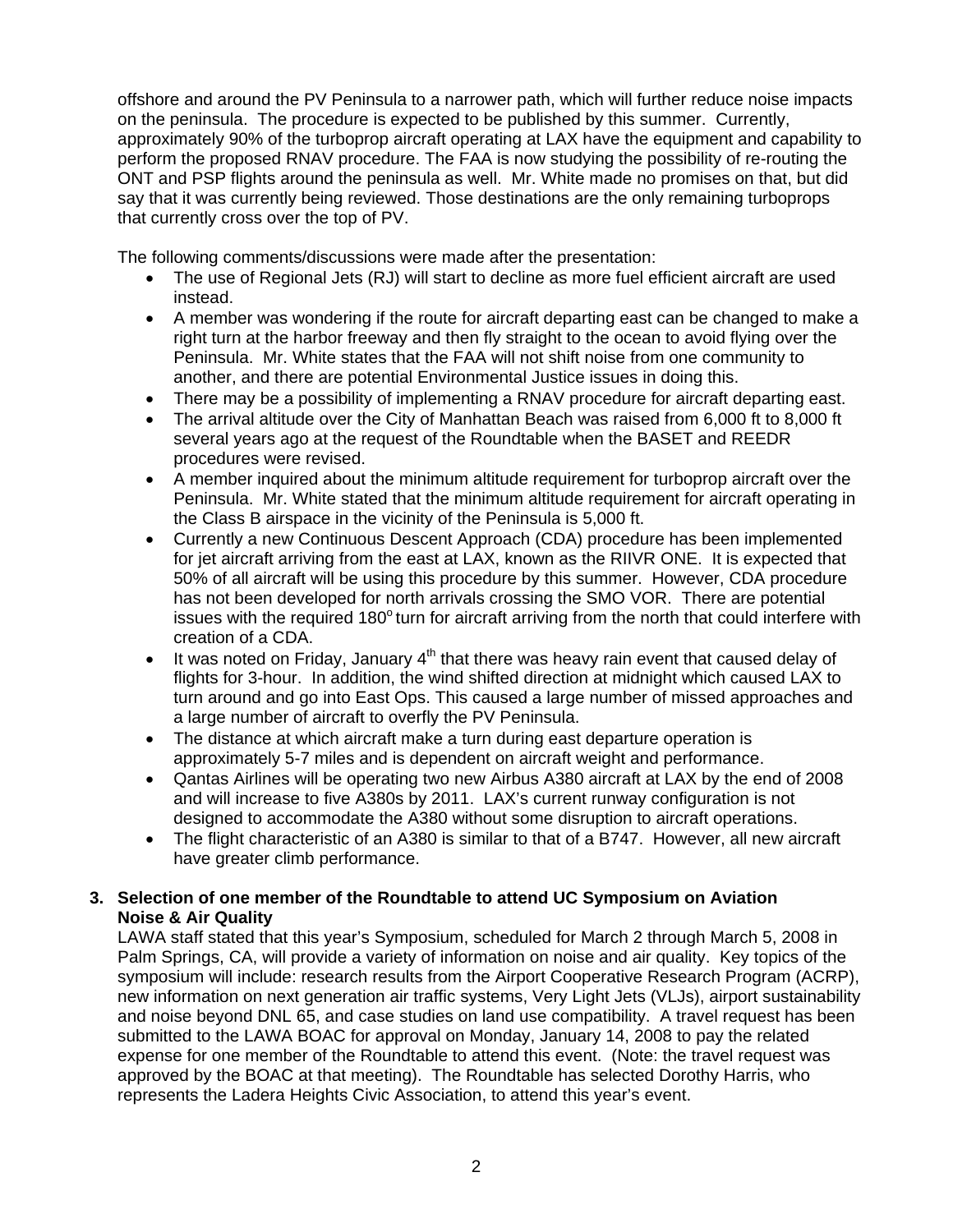### **4. Presentation on Statistical Information on Noise Impacted Aircraft Operations**

• This item has been deferred to the next meeting due to time constraints.

#### **5. Status Reports**

• Progress on New Noise Monitoring System Installation – Ms. Kathryn Pantoja stated that LAWA has completed the installation of 14 noise monitors for Van Nuys Airport, five of which are fully functional while the other nine are still awaiting inspections to be done by LADWP and other agencies as part of the permit requirements.

For LA/Ontario International Airport, there are a total of eight noise monitors that have been installed, two of which are operational and the other six required permitting process. At LAX, there are currently 22 noise monitors that are operational, another 16 noise monitors have been installed but require clearance from city agencies, and a final location has yet to be determined for 1 noise monitor. Ms. Pantoja also reported that Lochard has been making great progress on resolving issues on the software side, specifically the reporting features of the system.

- Progress on FAR Part 161 Study Mr. Holden stated the current contract with Harris Miller Miller Hanson, Inc. (HMMH), the consultant company conducting the Part 161 study for LAWA, is up for renewal. A request will be made to the BOAC to renew the contract with HMMH for an additional three-year term, which will require City Council approval.
- Update on Issue with Noise Complaints Line Mr. Tatro stated that LAWA Airport Operations Division will provide additional training to staff to provide better service to the public. A recording of the conversation may helpful in monitoring the quality of service. Additional information will be provided at the next meeting.

#### **6. Briefing on the following subjects – Walt Gillfillan**

- Retirement of B727 series aircraft from UPS and Fed Ex Mr. Gillfillan stated that Fed Ex has announced plans to replace its hush-kitted B727-200 aircraft with quieter B757-200 aircraft starting in 2008. UPS has already started switching its B727-200 to A320. The transition to quieter aircraft will result in reduction of noise impact. Mr. Gillfillan suggested that the Roundtable may wish to write a letter to Fed Ex to support its plan to retire the B727-200s and replace them with quieter aircraft. The Roundtable voted to accept Mr. Gillfillan's suggestion.
- New Subjects Being Considered for Research by ACRP Mr. Gillfillan stated that Airport Cooperative Research Program (ACRP) which is managed by the Transportation Research Board (TRB) is an organization that conducts studies and researches on issues related to the aviation industry. In July 2007, ACRP submitted request to obtain funding to conduct research on a total of nine topics, five of which involve noise metrics and levels of significance that might be of interest to the Roundtable. Mr. Gillfillan suggested that the Roundtable may wish to write a letter to ACRP to offer its support of these topics since the Roundtable has made a similar motion in 2004. The Roundtable accepted Mr. Gillfillan's suggestion.
- Advisory Circular on Part 150 Study Mr. Gillfillan stated that FAA is issuing an updated advisory circular on Part 150 Study and that comments or suggestions were being accepted on October 15, 2007. Since that date has passed the Roundtable did not wish to incorporate Mr. Gillfillan's suggestion to submit comments regarding this advisory circular.
- LAX Roundtable Correspondence Log Mr. Gillfillan prepared a correspondence log that consists of a list of all outgoing letters from 2001 to 2007 along with associated status. It is noted that the dates of the letters may needed to be updated. It was also noted that the status "open" may need to be clarified for certain items.